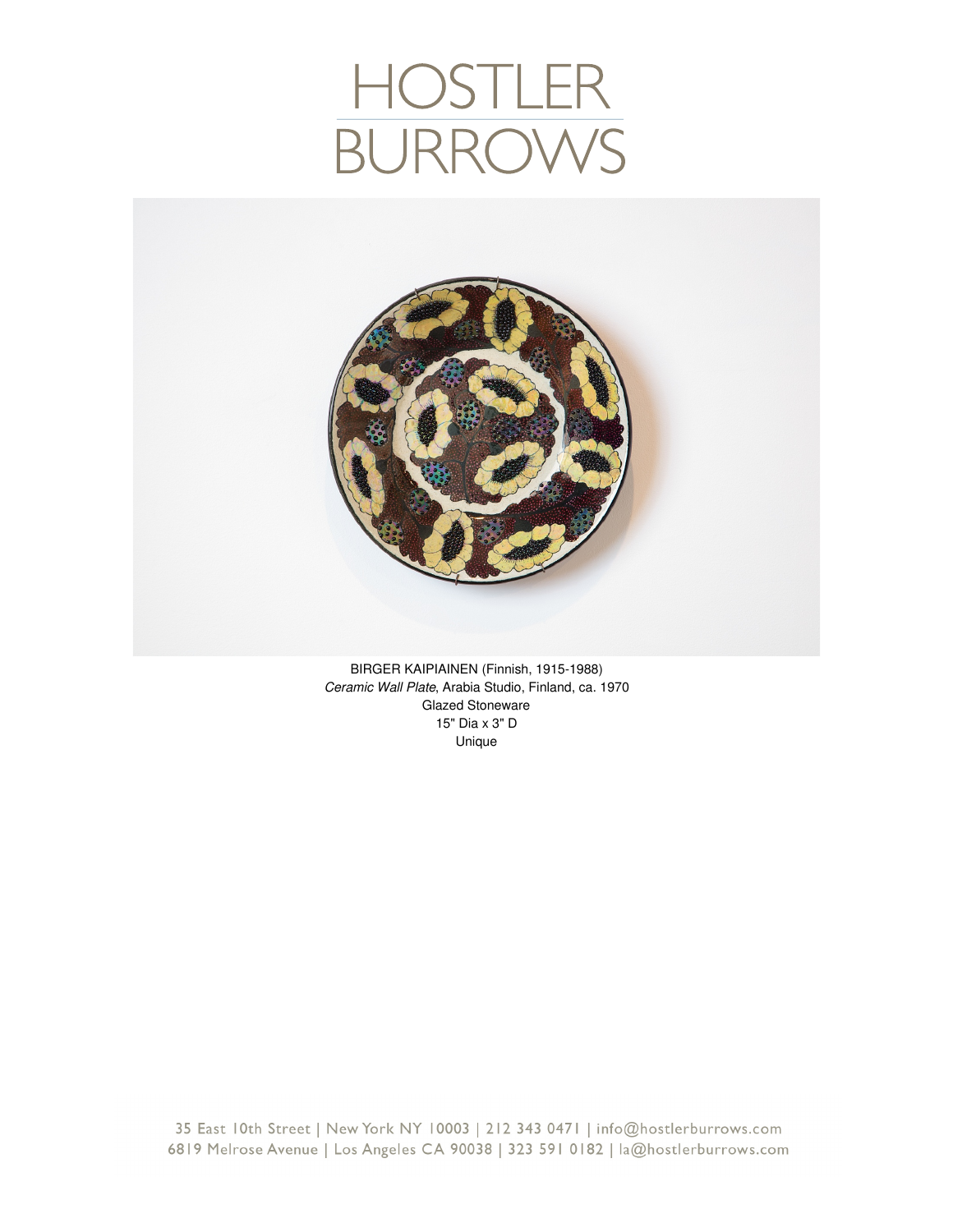

## **Birger Kaipainen Finnish, 1915-1988**

Birger Kaipiainen(1915-1988) was one of the foremost ceramic artists in Finland, active for over 50 years since joining Arabia Studios, the leading producer of innovative applied art, in 1937. Kaipiainen's oeuvre is vast and diverse, though his signature designs are distinctive for their bright, whimsical and fecund floral designs. These definitive themes of which Kaipiainen conceived have become elemental to Finnish design. Kaipiainen's creations are also remarkable for their applied three-dimensional elements, through which Kaipiainen achieved an elevated aesthetic, launching the ceramic art form into the realm of sculpture.

Kaipiainen trained at the Central School of Arts and Crafts in Helsinki, after which he began working in the art department at Arabia Studios. In 1954 he spent some time in the employ of Rörstrand in Sweden, where his works developed into even more intensely surreal and color saturated designs. By then, Kaipiainen was well established, and Rörstrand comfortably orchestrated a well-received exhibition for the artist in New York in 1955. Shortly thereafter in 1960, Kaipiainen created several avian-themed ceramic sculptures for exhibition at the Milan Triennale, which were awarded with the Grand Prix.

At the end of the 1960s at Arabia's behest, Kaipiainen produced the industrial tableware lines Paratiisi and Apila, which are currently renown across Finland for their iconic verdant designs. Kaipiainen received his pension in 1981, however as a testament to his abounding creativity and devotion to his art, he continued to work at Arabia post retirement, even having spent the last day before his passing at the Studio.